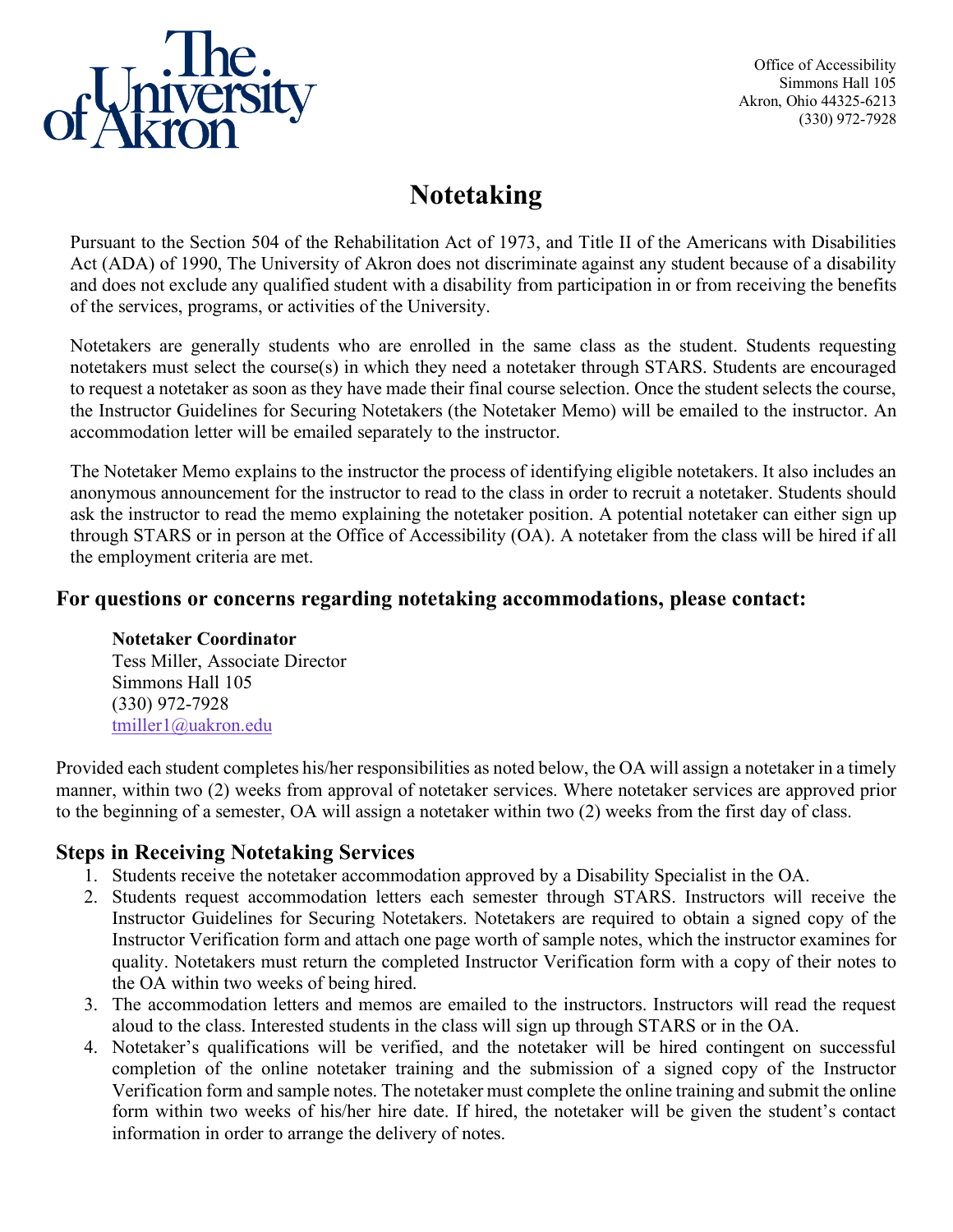# **Notetaker No Shows**

- 1. If a notetaker does not report to class, the student will notify the instructor and the Disability Specialist.
- 2. In the absence of the notetaker, the student receiving notes should utilize his/her audio recorder accommodation. One of the purposes of the audio recorder accommodation is to be a backup if a notetaker is absent.
- 3. An audio recorder can be checked out from the OA at the beginning of the semester and kept for the whole semester. The audio recorder must be returned by the end of the final exam period each semester for maintenance purposes. There is an existing Equipment Loan policy that students follow when checking out equipment from the OA.
- 4. If the notetaker is absent two or more consecutive classes, the student must notify the instructor and notetaker coordinator to determine whether a replacement notetaker is needed.
- 5. In those situations where an approved notetaker is unable to continue, the following four options will be reviewed with the student and student's Disability Specialist in order to determine which is the appropriate fit for the student's accommodation needs:
	- The student will utilize his/her audio recorder for the remainder of the semester.
	- Instructors will be asked to provide a comprehensive copy of their notes.
	- A temporary notetaker will be assigned to the class, including instructor referrals.
	- A new notetaker will be assigned to the class and be required to complete the hiring process as outlined above.

The notetaking accommodation is individualized to the student's needs. In some cases, copies of professors' PowerPoint presentations and notes could be the most appropriate and effective option for the student. For example, an instructor could provide more comprehensive notes than those of a student notetaker. However, the notetaker service is generally the first and preferred option. Other services should only be utilized on a short-term basis or when a student specifically requests alternative services and such services are appropriate and available.

# **Sources for replacement notetakers include:**

- Instructor recommendations of students in their classes
- Another notetaker who has signed up through STARS

# **Student Responsibilities**

- Request the course needing a notetaker through STARS; ideally prior to the start of classes.
- By the end of the first week of classes, students must determine for which classes a notetaker is still desired. While a student remains eligible for notetakers, many students find that there are some classes they either don't need or want a notetaker. Throughout the process, the OA will continue to reach out to students to determine a continuing need for notetakers. If no notetaker is in place by the end of the first week of the semester, the OA has reached out to the student at least twice, and the student has not contacted the office, the OA will assume that the student is no longer interested in this accommodation.
- If students no longer require a notetaker for their services, they must notify the OA by the second week of the semester. If no notetaker is required, students must update the accommodation request for each class in STARS.
- A student who wishes to obtain a notetaker beyond the sixth week of the semester is required to meet with his or her Disability Specialist to review and discuss this request.
- If notetakers upload the notes to STARS, students will need to download notes for use.
- Students must attend class to receive notes for that day, unless the student is prevented from attending due to an exacerbation of symptoms related to their disability.
- Students must communicate with their assigned notetaker to determine the delivery method that will be used to provide the notes throughout the semester. Course notes can be hand delivered, emailed directly to the student, or uploaded to STARS.